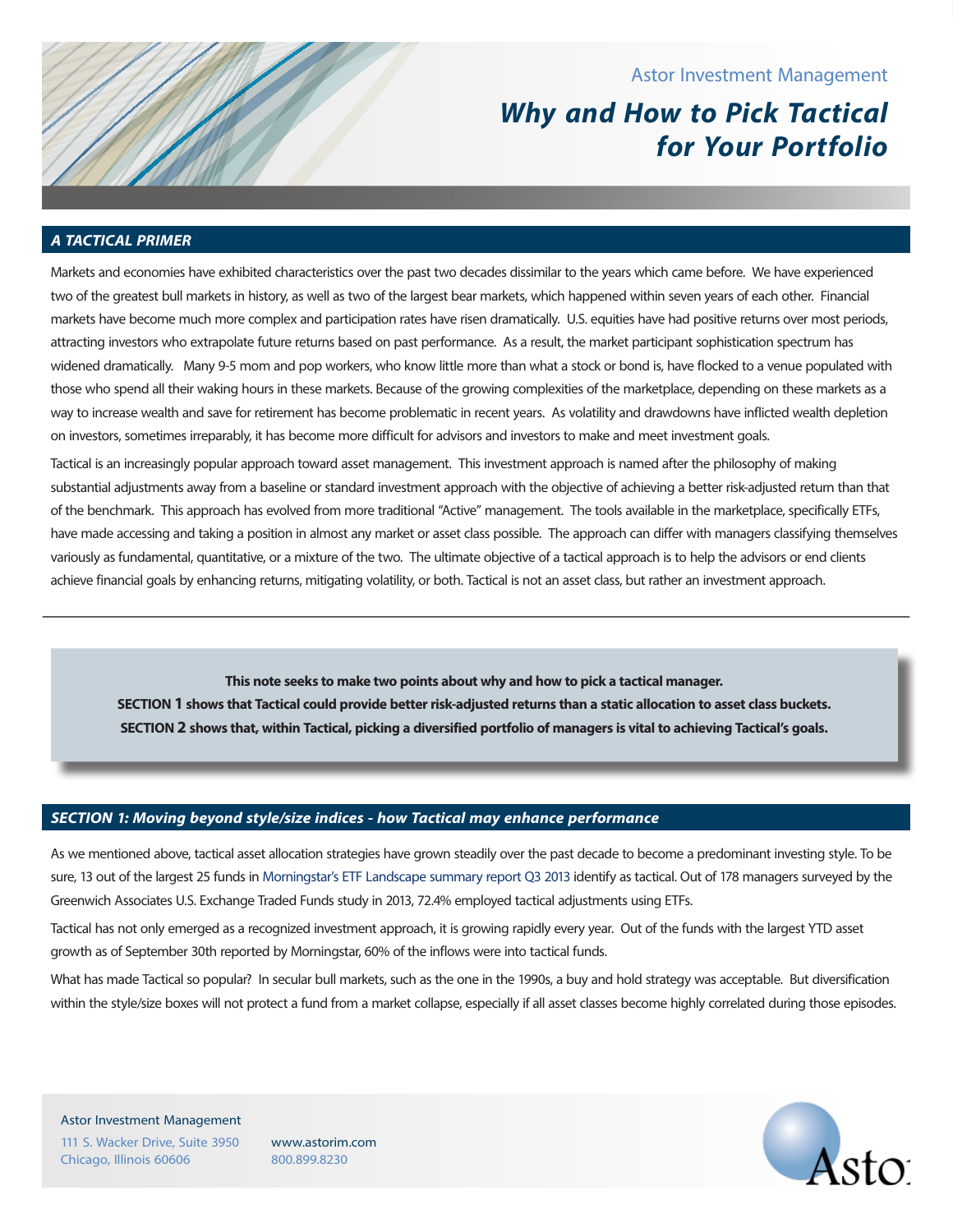#### **Chart 1 (a)**





#### **Chart 1 (b):**

Higher asset class correlations during the Great Recession 12/2007 - 06/2009. The range of correlations is from **0.33** to **0.97**.

Source: Bloomberg

As we can see in the correlation matrices above, the typical asset class correlations break down during periods of economic crisis. For instance, the correlation between the S&P 500 Index and US Treasuries rose to a positive 0.37 between 2007 and 2009, a reversal from the typical average negative correlation in the last decade of -0.09. High asset correlations are not only seen during significant bear market events, but at any time in a full-market cycle when volatility rises or common factors affecting multiple asset classes change. This is where tactical strategies are at an advantage. Static funds that construct portfolios based on past asset class dynamics will always stay one step behind, whereas tactical strategies can look beyond traditional assets to provide diversification in all market environments.

As a result, most tactical strategies have performed better and are less volatile than the traditional benchmarks, such as a 100% S&P 500 Index allocation or a 60% stocks and 40% bonds static portfolio.

**Most Tactical ETF funds have higher risk-adjusted returns and lower drawdowns than traditional benchmarks.** The Tactical Strategies' Index, shown in the Chart below, is a current AUM-weighted index of 32 tactical funds (with AUM greater than \$100 million) using Morningstar data. Since most funds have a track record of only the past 5-6 year, the returns shown only go as far back as 2007. As seen in Chart 2, tactical strategies as an aggregate group have consistently outperformed the S&P 500 Index, 60% Stocks/40% bonds portfolio and HFRI Hedge Funds' Composite both historically and more recently.



#### **Chart 2:**

Cumulative Risk-Adjusted Returns of Tactical Index vs. benchmarks. The average Tactical strategy has better risk-adjusted performance against the S&P 500 Index, 60/40 and the HFRI hedge funds index.

Source: Morningstar, Astor Research

Past performance is not a guarantee of future results



#### Astor Investment Management

111 S. Wacker Drive, Suite 3950 Chicago, Illinois 60606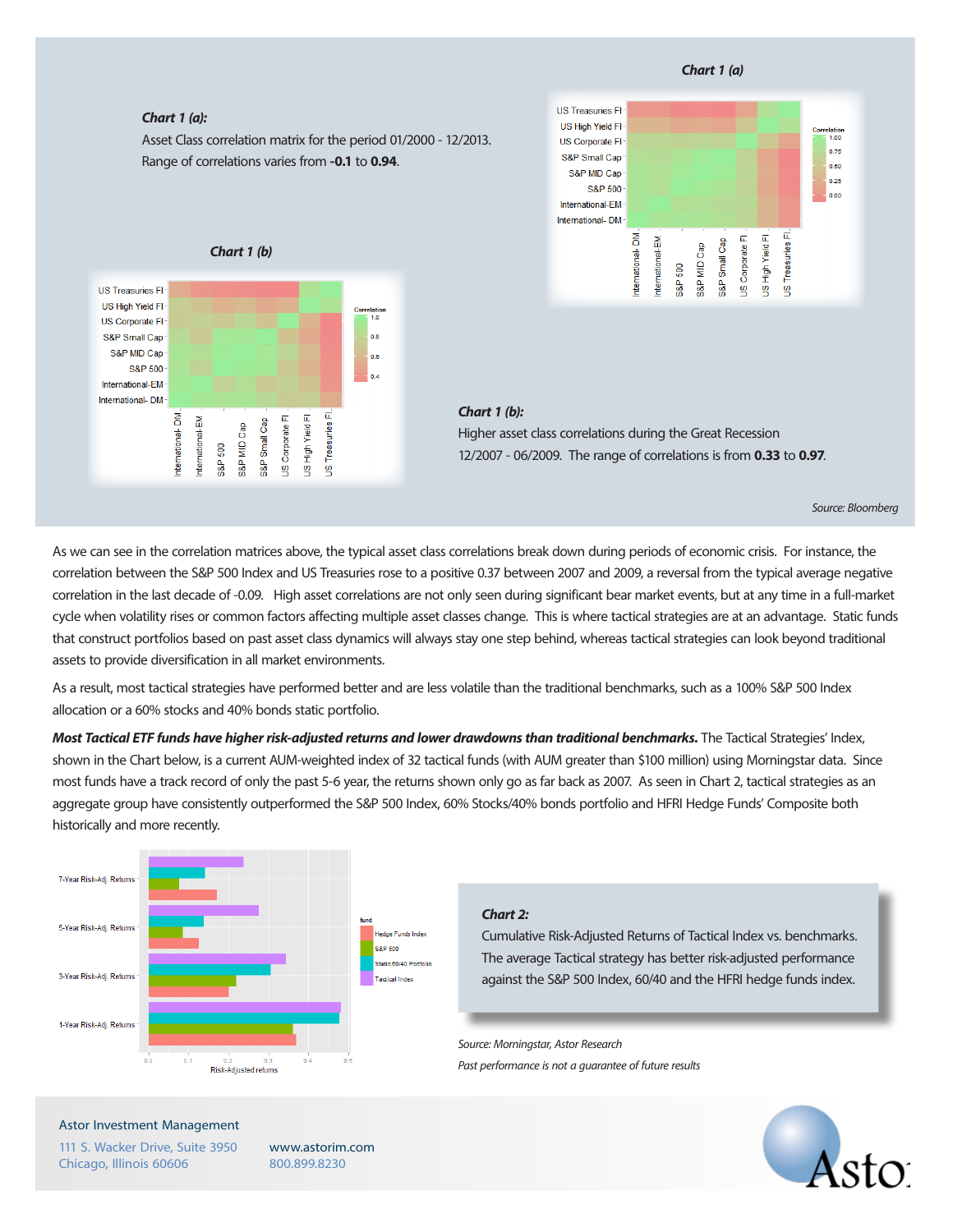Tactical funds may also be better positioned to respond to market downturns by shifting allocations quickly and efficiently. **The aggregated Tactical Strategies Index has shown lower drawdown than the S&P 500 Index, especially in periods of market distress (Chart 3).**



**When disaggregated into individual funds, most tactical strategies still show better performance than benchmarks but there is diversity in performance and riskiness of strategies.**



The chart above shows individual tactical strategies with at least \$100 million in AUM and a track record since 2007. Compared to hedge funds represented by the HFRI Composite Index, tactical strategies show better performance with lower fees charged. 84% of the tactical funds ended higher than the global equally-weighted HFRI single-manager funds composite for the sample period 2007 to December 2013. But better returns are not at the expense of higher volatility. 26 out of the 32 tactical funds were less volatile than the S&P 500 Index.

There is some diversity in performance compared to a static a 60% stocks/40% bonds portfolio. In Chart 4 above, we have highlighted the best among the tactical universe: funds with better Sharpe ratios and lower drawdowns than a 60/40 portfolio. Astor's flagship Long/Short ETF Fund is part of this category of funds with higher risk-adjusted returns and lower downside risk than the 60/40.

As we discuss in the next section, this heterogeneity among tactical strategies brings with it an important diversification effect for managers. In most cases, a portfolio of tactical managers with low correlation to each other is better than investing in a single manager.

Astor Investment Management 111 S. Wacker Drive, Suite 3950 Chicago, Illinois 60606

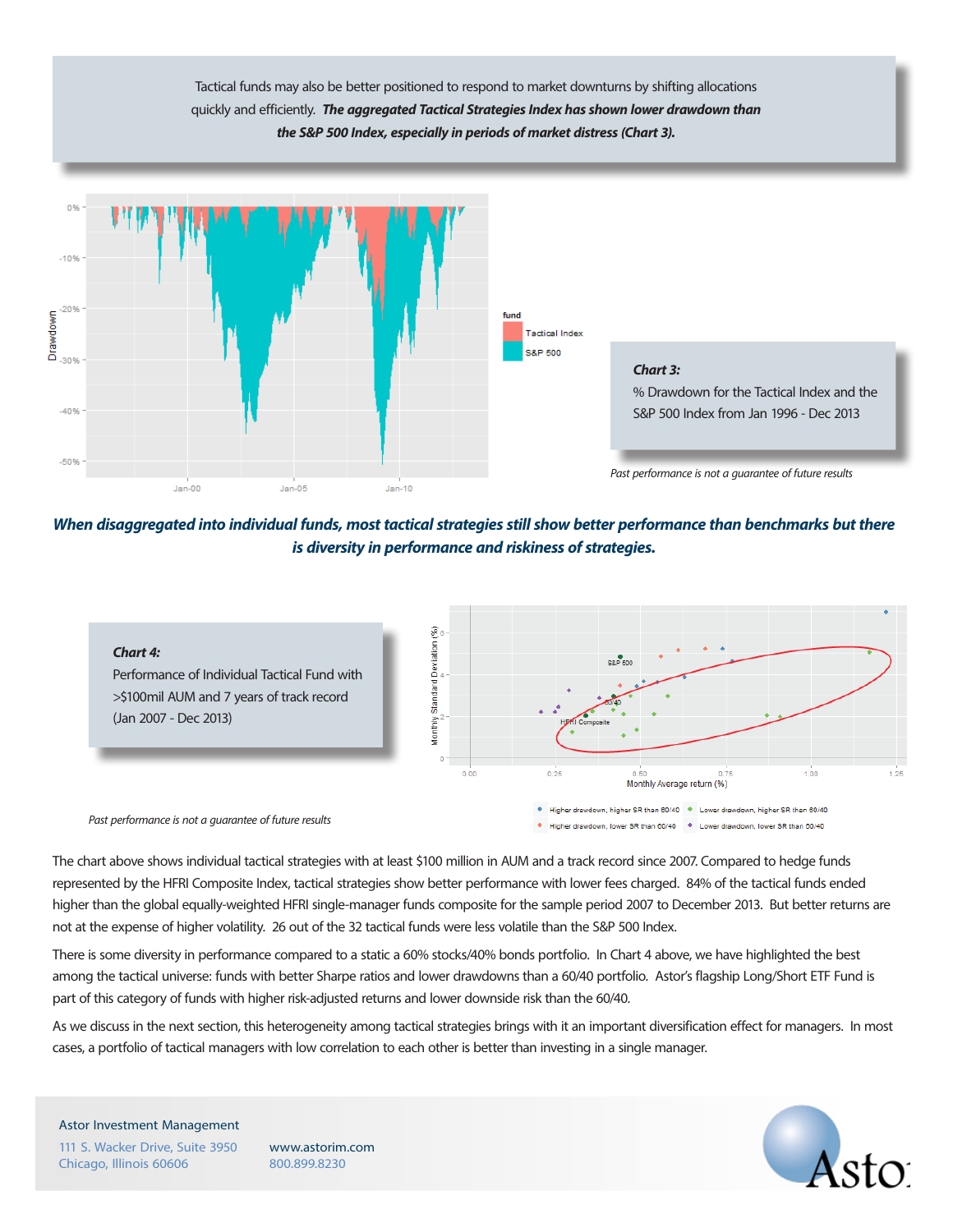**Conclusion:** Tactical, as an investment approach, has evolved from the fixed asset class silos into a multi-asset 'go-anywhere' approach that has shown better risk-adjusted performance, especially during market downturns. Adding the average tactical manager to a static portfolio can improve returns, reduce volatility and lessen drawdowns, as tactical strategies search among the asset classes for superior alpha without the higher fees of hedge

funds.

To illustrate, start with a static 60% stocks/40% bonds portfolio and add to it a 20% exposure to an average tactical strategy, which is an AUMweighted average of 32 tactical funds. As shown in Chart 5, \$1000 invested in a 50% S&P 500 Index, 30% Barclays US Aggregate Bonds Index and 20% tactical portfolio in 1996 would have generated \$4710 today and \$3570 in a 60/40 portfolio. **Adding even a small exposure to tactical in an index-following passive portfolio can significantly improve returns while bringing down the overall portfolio risks as demonstrated by the performance of a 50% stocks/30% bonds/20% tactical portfolio versus 60% stocks/40% bonds.**



In the next section, we discuss strategies for exposure to the tactical space. In our research, we find that investing in a portfolio of tactical managers can be a better investment strategy for adding tactical than using a single manager.

#### **SECTION 2: Diversify your tactical managers; diversifying assets is not enough**

According to data obtained from Morningstar, the total number of tactical funds available has increased from just 2 tactical funds using ETFs in 1993 to 205 such strategies in December 2013. These strategies vary by asset exposure (all asset/equity/fixed income), by universe (U.S./global) and by style (broad based/all-inclusive/sector). The Chart below shows the categorization of strategies in the tactical space that use ETFs to get exposure to their primary asset classes. The largest strategies identify their primary asset class as U.S. Equity (a total of \$27 billion AUM), 50% of which are broad-based, 49% are sector strategies and 1% are all-inclusive funds.

The heterogeneity within each of those categories is important to note. Broad-based U.S. equity tactical managers are not interchangeable the way typical U.S. equity mutual funds may be. Tactical strategies are characterized by their ability to zig in and out of asset classes in search for the best investment opportunity. So, even if they identify by a primary asset class, such as U.S. equity, any two tactical funds in that group will be dissimilar in strategy and performance.



### **Chart 6:**

AUM (in millions) and number of tactical funds by Universe and primary asset class (as of December 31, 2013).

Source: Morningstar



Astor Investment Management

111 S. Wacker Drive, Suite 3950 Chicago, Illinois 60606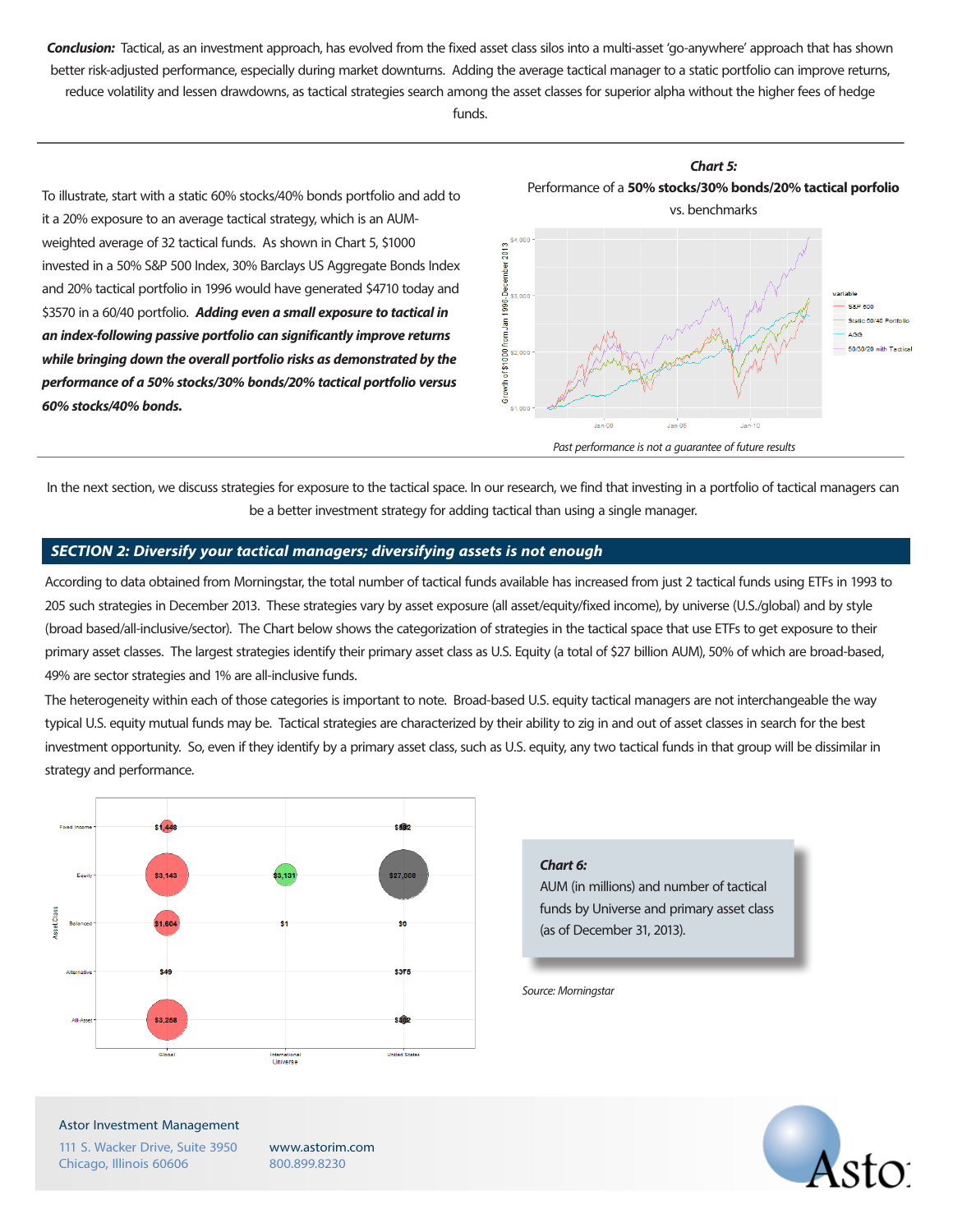# **TACTICAL ETF MANAGERS ARE NOT SUBSTITUTABLE**

In fact, the performance of tactical ETF managers is much less correlated than that of traditional passive and even of active mutual fund managers. The average pairwise correlation of the 15 biggest large-cap mutual funds is high at 0.93. Compared to that, the largest 15 tactical managers show a much lower mean correlation of 0.55. To illustrate this better, Table 1 shows the beta of the 5 largest U.S. Equity large cap mutual funds and compares it with the beta of the 5 largest tactical funds whose primary asset class is U.S. Equity. The beta of tactical funds varies much more with a range of 0.22 to 1.02 compared to typical equity mutual funds that offer more or less the same exposure to the benchmark. This heterogeneity illustrates the benefits of diversifying with and diversifying amongst the tactical managers themselves.

Typical passive and active mutual fund managers are constrained within their narrow style box of assets and one manager's performance may not be significantly different from the other. However, active tactical ETF managers have wider and more varied ranges of asset classes and strategies at their disposal. You can't just 'pick' tactical for a portfolio without carefully evaluating the manager or the strategy since tactical funds are not substitutable like mutual funds may be.

**Table 1:** Beta of the 5 largest U.S. large cap mutual funds and Tactical U.S. Equity funds with the S&P 500

| 5 largest US Large cap mutual fund            | Beta  | 5 Largest Tactical US Equity Fund | Beta |       |
|-----------------------------------------------|-------|-----------------------------------|------|-------|
| Vanguard Total Stock Market Index Fund        | 1.028 | Tactical 1                        |      | 0.638 |
| Vanguard Institutional Index Fund             | 0.997 | Tactical 2                        |      | 0.216 |
| Vanguard 500 Index Fund                       | 0.997 | Tactical 3                        |      | 0.270 |
| American Funds: Capital World Growth & Income | 1.031 | Tactical 4                        |      | 0,704 |
| American Washington Mutual Investors Fund     | 0.890 | Tactical 5                        |      | 1.023 |

# **Diversification benefit: a portfolio of tactical managers may perform better than a single manager**

To quantify the benefits of diversification at the manager level, a simulation depicted in Chart 7 below compared the performance of a randomly selected diversified portfolio of 3 managers with a single manager. For the portfolio, 3 managers were randomly picked out of the sample of tactical ETF managers. To ensure the portfolio was diversified, the correlation between any 2 of the managers was set to be less than the average correlation of 0.55. An equal-weighted portfolio was created and compared to a randomly selected single manager from our tactical ETF sample. This exercise was repeated 5000 times.



# **Chart 7:**

Simulation showing probability of excess risk-adjusted returns from investing in a randomly selected portfolio of 3 tactical managers versus a single tactical manager

Source: Morningstar, Astor Research Past performance is not a guarantee of future results

**Chart 7 shows the simulation results. The bars represent the distribution of excess risk-adjusted return of a portfolio of 3 tactical managers over a single tactical manager.** For 70.5% of the iterations, the portfolio had a higher Sharpe ratio than a single manager. In other words, with a 70.5% probability, a randomly selected equally weighted portfolio of 3 managers showed better risk-adjusted performance than a portfolio that only has 1 tactical manager.

Astor Investment Management 111 S. Wacker Drive, Suite 3950 Chicago, Illinois 60606